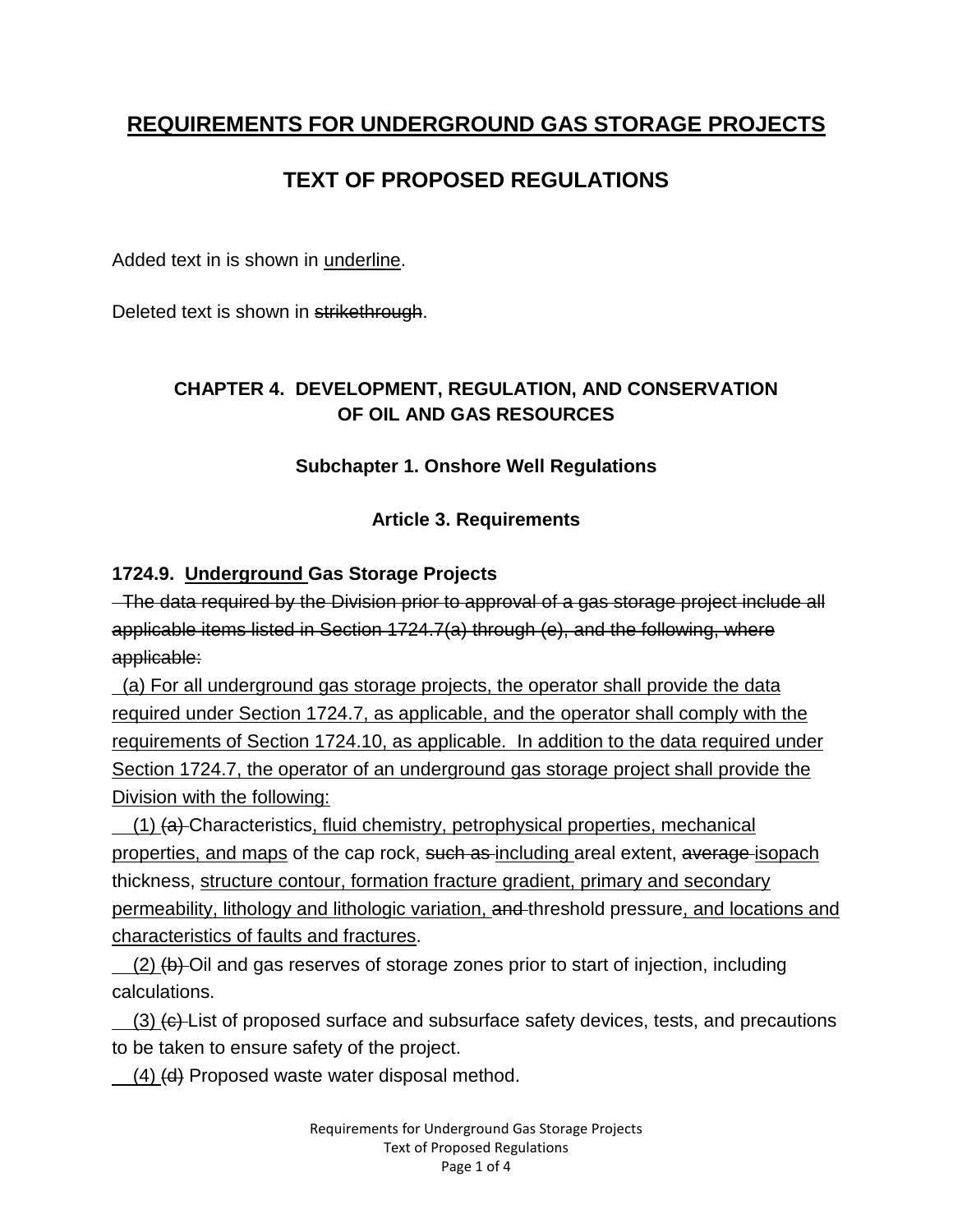(b) The Project Approval Letter for an underground gas storage project shall state the maximum and minimum reservoir pressure and include data and calculations supporting the bases for the pressure limits. The pressure limits shall account for the following:

 (1) The pressure required to inject intended gas volumes, particularly at total inventory, shall not exceed the design pressure limits of the reservoir, wells, wellheads, piping or associated facilities.

 (2) The minimum reservoir pressure shall not be designed less than historic minimum operated pressure unless reservoir geo-mechanical competency can be demonstrated to the Division's satisfaction.

 (c) In addition to the mechanical integrity testing requirements under 1724.10(j), when a well that is part of an underground gas storage project is not being used for production the operator shall monitor for presence of annular gas by measuring and recording annular pressure and annular gas flow at least once a day. The operator shall evaluate any anomalous annular gas occurrence and report it to the Division. The operator shall begin complying with this requirement within one month of the effective date of this section.

 (d) Where installed, the operator of an underground gas storage project shall function test all surface and subsurface safety valve systems within three months of the effective date of this section, and at least every six months after that. The tests shall be conducted in accordance with manufacturer's recommendations to confirm operational integrity and mitigate any integrity isolation findings. The appropriate district office shall be notified at least 48 hours before performing testing so that Division staff may witness the operations, and documentation of the testing shall be maintained and available for Division review. A closed storage well safety valve system shall be manually re-opened at the site of the valve after an inspection and not opened from a remote location. Within 90 days of finding that a surface or subsurface safety valve is inoperable, the operator shall either repair or remove the safety valve or temporarily plug the well. A longer timeframe for addressing an inoperable surface or subsurface safety valve may be approved by the Division.

 (e) Within 21 days of the effective date of this section, the operator of an underground gas storage project shall submit an inspection and leak detection protocol to the Division for review and approval. The protocol shall include inspection of the wellhead assembly and attached pipelines for each of the wells used in an underground gas storage project, and the surrounding area within a 100' radius of the wellhead of each of the wells used in an underground gas storage project. The inspection protocol shall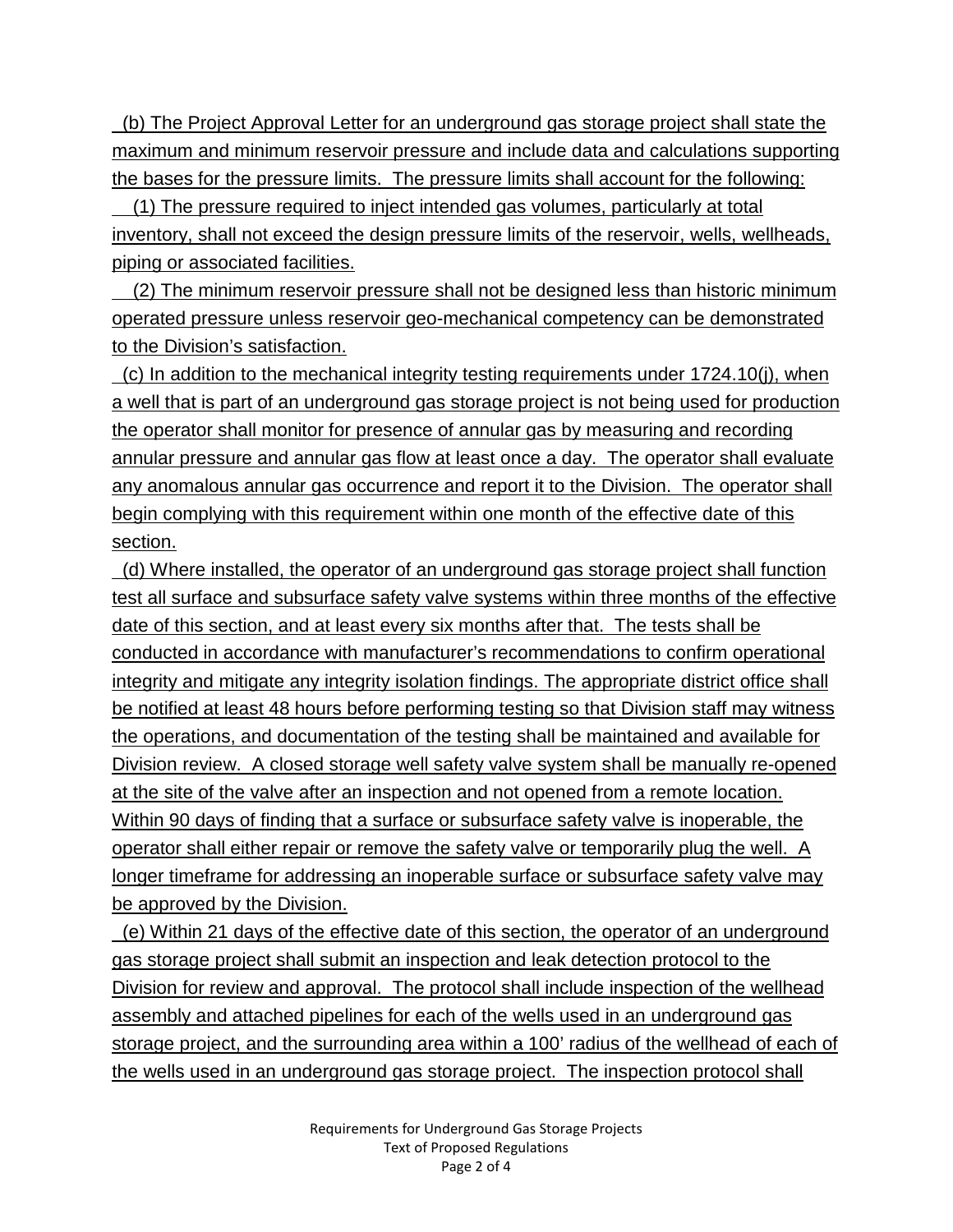provide for inspection at least once a day, employing effective gas leak detection technology such as infrared imaging. The operator's selection and usage of gas leak detection technology shall take into consideration detection limits, remote detection of difficult to access locations, response time, reproducibility, accuracy, data transfer capabilities, distance from source, background lighting conditions, geography, and meteorology. The Division will consult with the California Air Resources Board when reviewing an inspection and leak detection protocol submitted under this subdivision.

 (f) Within three months of the effective date of this section, and annually thereafter, the operator of an underground gas storage project shall test the operation of the master valve and wellhead pipeline isolation valve for proper function and verify ability to isolate the well. The operator shall submit documentation of the results of testing done under this subdivision within 10 days of completing the testing, but shall immediately notify the Division if testing indicates a lack of function.

 (g) Within six months of the effective date of this section, the operator of an underground gas storage project shall submit a Risk Management Plan to the Division for review and approval. The Risk Management Plan shall identify potential threats and hazards to well and reservoir integrity; assess risks based on potential severity and estimated likelihood of occurrence of each threat; identify the preventive and monitoring processes employed to mitigate the risk associated with each threat; and specify a process for periodic review and reassessment of the risk assessment processes. The Risk Management Plan shall specify a schedule for submission of risk assessment results to the Division. All Risk Management Plans shall include at least the following risk assessment and prevention protocols:

 (1) Ongoing verification and demonstration of the mechanical integrity of each well used in the underground gas storage project and each well that intersects the reservoir used for gas storage. The protocols for verifying and demonstrating well integrity shall not be limited to compliance with the mechanical integrity testing requirements under Section 1724.10(j), and shall include consideration of the age, construction, and operation of each well.

(2) Corrosion monitoring and evaluation including the following:

 (A) Evaluation of tubular integrity and identification of defects caused by corrosion or other chemical or mechanical damage;

 (B) Corrosion potential of wellbore produced fluids and solids, including the impact of operating pressure on the corrosion potential of wellbore fluids and analysis of partial pressures;